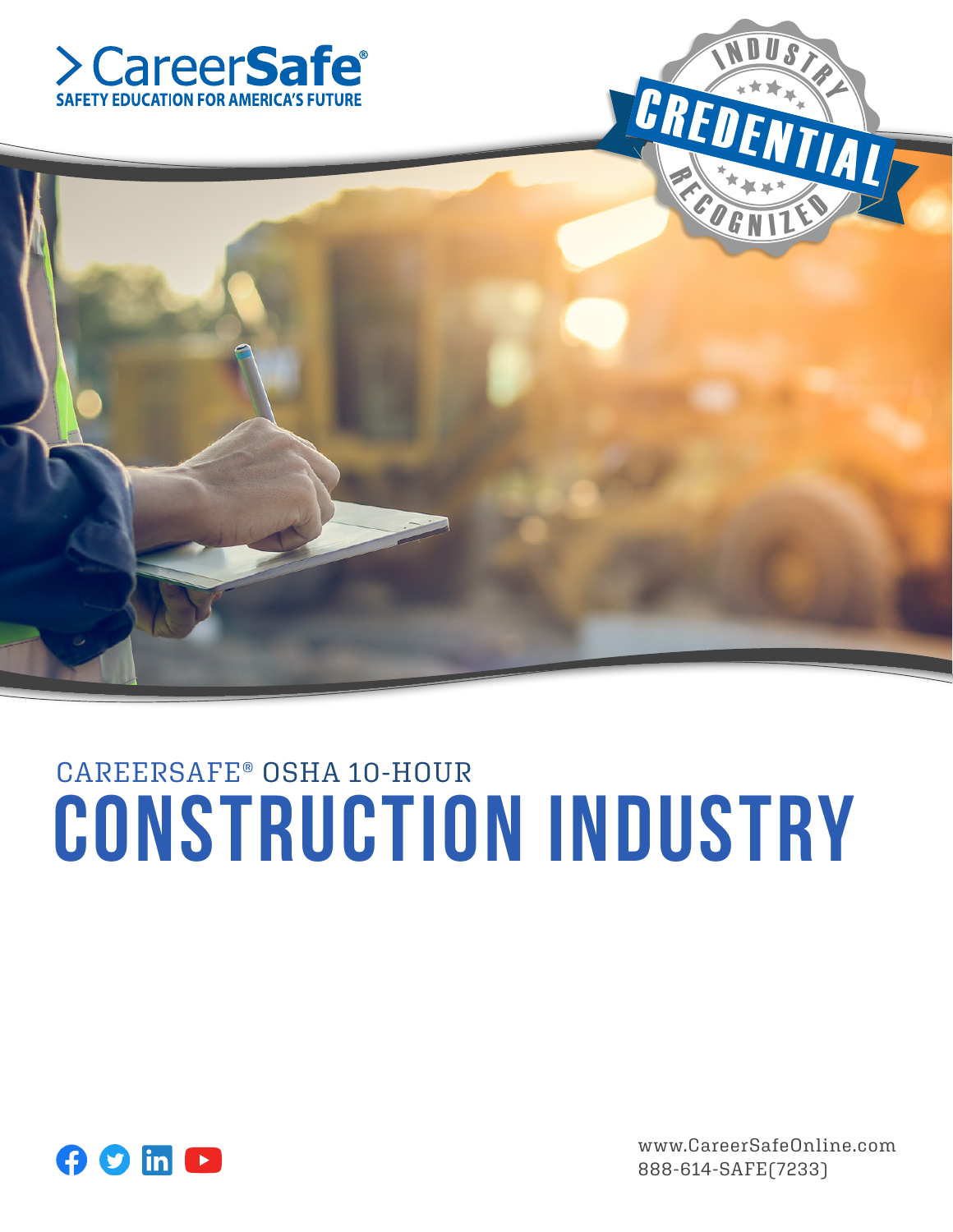# **WHAT IS CAREERSAFE®?**

The CareerSafe® Online program is the first of its kind. It is an interactive, online program that addresses the high priority safety training needs of workers. With the CareerSafe® philosophy, "StartSafe. StaySafe.", you will learn about their rights and responsibilities in the workplace and gain valuable knowledge about how you can protect yourself and others. Throughout the program, you will explore a wide range of occupational safety and health topics including Introduction to OSHA, common physical and health hazards, hazard identification, and how to protect yourself from hazards, all intended to help you StartSafe. StaySafe.<sup>®</sup>

# **NEED FOR CAREERSAFE®**

According to the National Institute of Occupational Safety and Health (NIOSH) there are about 70 work-related fatalities each year among the young worker population. Additionally, more than 200,000 young workers are injured on the job annually. Further, 70,000 of them require emergency room treatment. In fact, data from the Centers of Disease Control and Prevention (CDC) indicate that young workers have the highest rates of workrelated deaths, injuries and illnesses.

# **WHAT DO CUSTOMERS SAY?**

# PEOPLE ENROLLED 1.3 million

EDUCATIONAL INSTITUTIONS over 3,000

### Student feedback shows...

Based on a poll of 239,278 students that completed the Construction Industry course, students overwhelmingly praise the CareerSafe® online program as being efficient and effective. The feedback collected from students allows CareerSafe® to keep our courses as engaging as they are informative and ensures that every student is getting the most out of their safety training.

*97% said they would recommend this training to other young workers*

*99% agreed the program will help them identify hazards*

*96% said the program was easy to use*



# **TESTING AND COMPLETION**

Each topic contains a brief assessment, which must be successfully completed before the topic is marked complete. Once all topics have been viewed and the corresponding assessments are passed, there is a comprehensive final assessment. Students must complete the course within 6 months and pass the final assessment with a 70% score or higher within three (3) attempts. If a student does not pass, he or she will be given one (1) course reset and must start from the beginning. Students must complete all required course material including the course survey to receive the credential. Once the student successfully completes the course a printable certificate is available. The student will also receive their OSHA 10-Hour Construction Industry wallet card by mail 4-6 weeks after completion. If the student fails to enroll the course within 1 year of the purchase date, the voucher will expire and the course will become unavailable.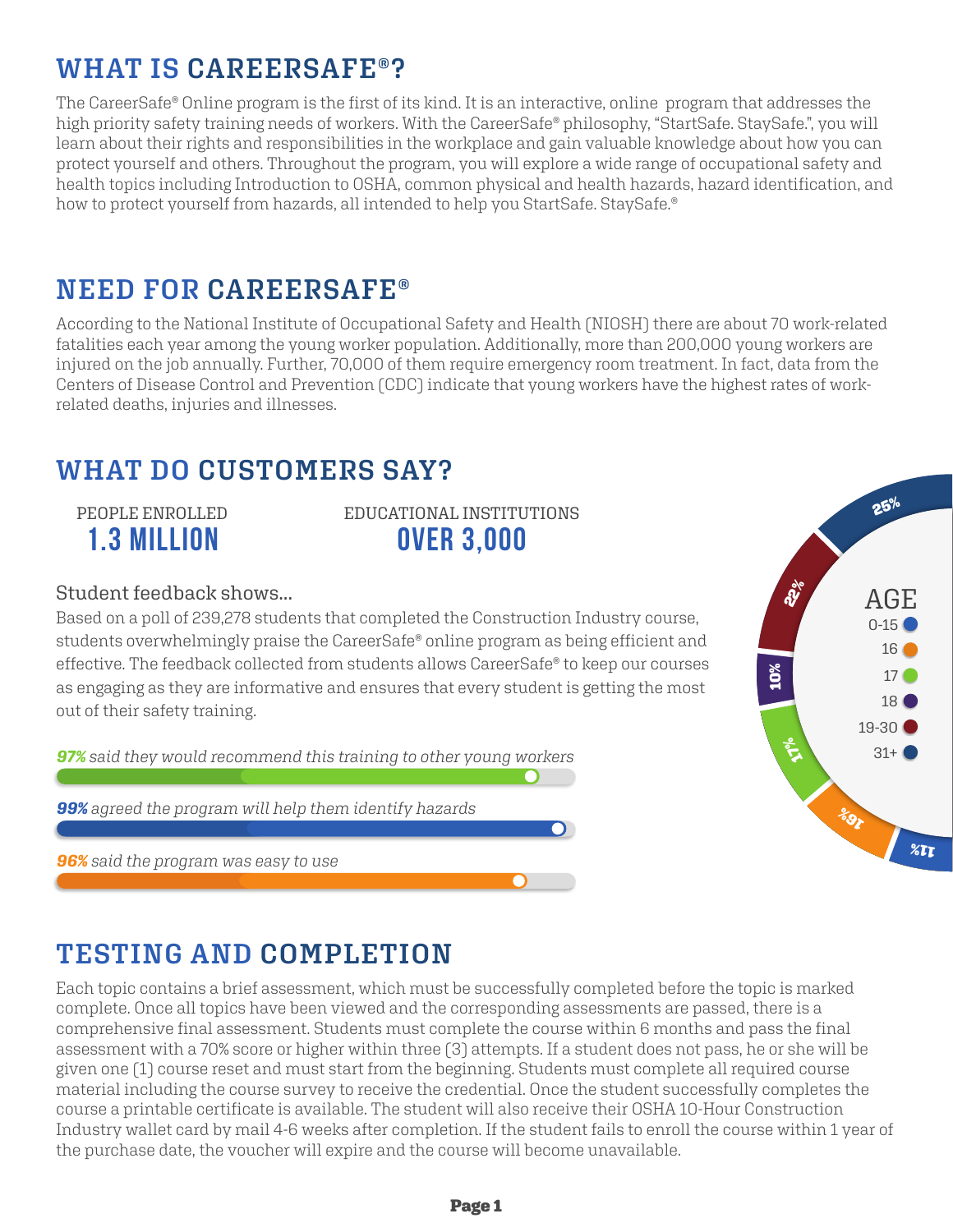# **COURSE OVERVIEW**

CareerSafe's® OSHA 10-Hour Construction Industry course consists of interactive topics discussing various safety tips and procedures one should follow in the workplace. The Construction Industry course is perfect for the construction and architecture industries.

#### **Required Topics:**

Introduction to OSHA Fall Hazards Avoiding Electrocution Hazards Struck-By Hazards Caught-In or -Between Hazards Personal Protection Equipment (PPE) Health Hazards in Contruction Excavations

Scaffolds Hand and Power Tools Safe Driving Practices Cranes Welding and Cutting Emergency Action Plans and Fire Protection

Materials Handling, Storage, Use, and Disposal

#### **Supplemental Topics:**

Hazard Communication Ergonomics Industrial Hygiene

Bloodborne Pathogens Preventing Workplace Violence

### **INTRODUCTION TO OSHA** (60 minutes)

A basic introduction to the OSHA program, what it stands for and its purpose.

- *Describe OSHA's mission*
- *Recognize OSHA standards*
- *Explain employers' responsibilities to their workers*
- *Explain worker rights under OSHA*

## **FALL HAZARDS** (90 minutes)

Learn about common fall hazards on construction sites, ways to protect yourself, and actions employers must take to protect their workers.

- *Define and recognize fall hazards*
- *Recognize the hazards with unprotected roofs and edges*
- *Common injuries involved with scaffolding and how to avoid them*
- *Risks associated with portable ladders, guardrails, and safety nets*
- *Define what a Personal Fall Arrest System is, and when it is necessary*
- *Learn what responsibilities employers have as it relates to fall hazards on construction sites*

## **AVOIDING ELECTROCUTION HAZARDS** (60 minutes)

Learn how to stay safe around electricity, including how to identify, and then prevent, or avoid, exposure to electricity that can result in injury or death.

- *Major electrocution hazards, including learning how to identify the various types of those hazards*
- *How to protect yourself and stay safe around powerlines*
- *Define what a Ground Fault Circuit Interrupter is and its importance*
- *Tools, extension cords, equipment, and proper Lockout/Tagout procedures*
- *Additional employer responsibilities as it relates to electrocution hazards*

### **STRUCK-BY HAZARDS** (60 minutes)

Learn how to recognize and protect yourself against common stuck-by hazards at construction sites.

- *Defining struck-by hazards, and learning how to identify types of struck-by hazards*
- *Recognize the danger associated with heavy equipment, and how to protect yourself against motor vehicles*
- *Additional employer responsibilities as it relates to heavy equipment and motor vehicles*

#### Page 2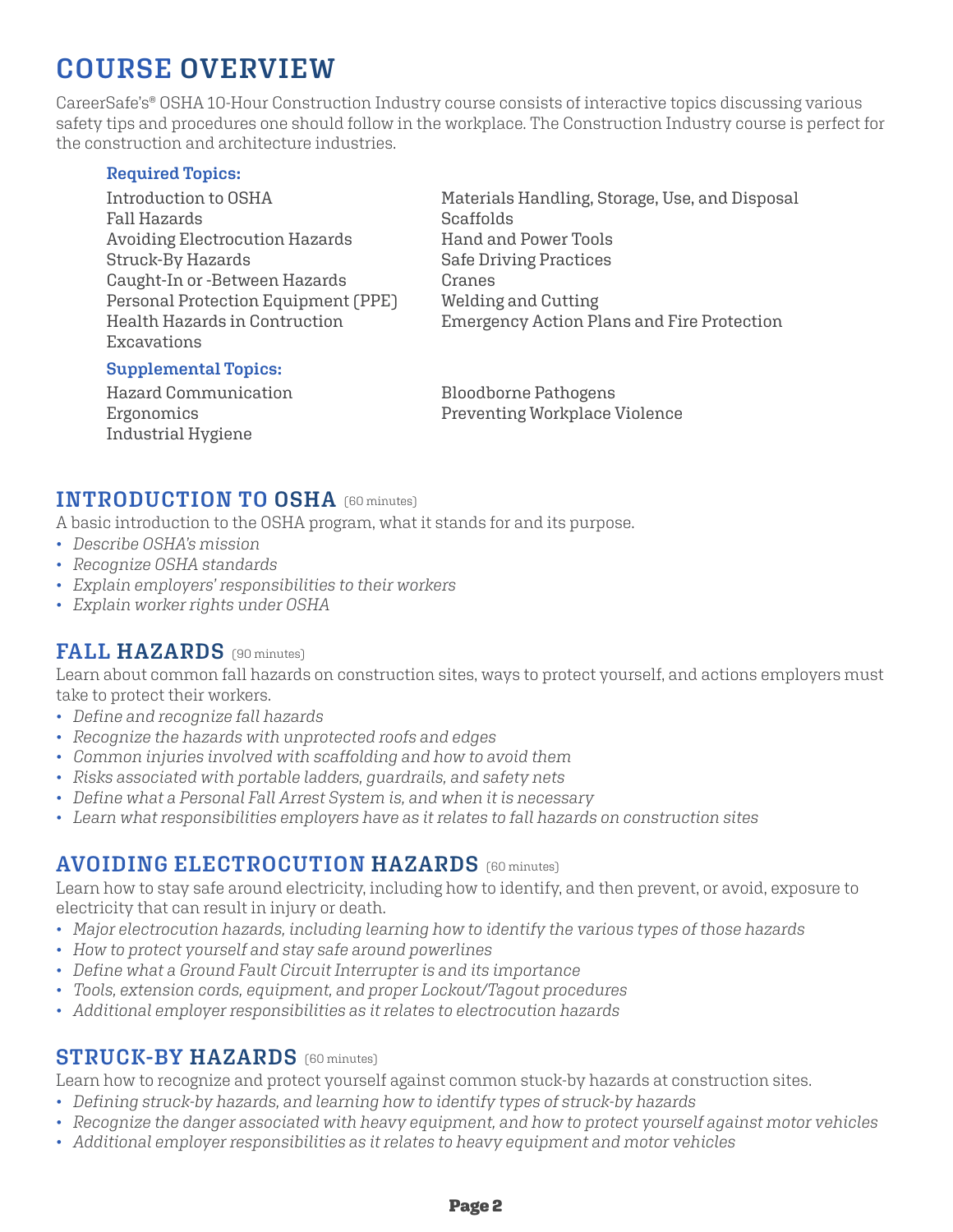# **CAUGHT-IN OR CAUGHT-BETWEEN HAZARDS** (30 minutes)

Learn how to recognize and avoid common caught-in and caught-between hazards in your work environment.

- *Defining caught-in and caught-between hazards. and identify the most common types*
- *Understand how to protect yourself from caught-in or caught-between hazards, and what responsibilities employers have to keep employees safe*

# (60 minutes) **PERSONAL PROTECTIVE EQUIPMENT (PPE)**

Provides an overview of personal protective equipment (PPE) designed to protect your head, face, eyes, ears, hands, feet, respiratory tract and body from injury and discuss the importance of selecting the PPE that is right for the job you may perform.

- *List employer responsibilities toward affected employees*
- *Recognize the importance of PPE for your eyes, ear, head, hand, and feet*
- *Recognize the importance of PPE for your respiratory tract*
- *Recognize the importance of PPE for full body protection*

# **HEALTH HAZARDS IN CONSTRUCTION** [30 minutes]

Learn how to recognize potential health hazards in a working construction environment.

- *Describe the characteristics and effects of various chemical hazards*
- *Describe the characteristics and effects of various physical hazards*
- *Describe the characteristics and effects of various biological hazards*
- *Describe the characteristics and effects of various ergonomic hazards*
- *Additional employer responsibilities as it relates to health hazards in construction*

# (30 minutes) **EXCAVATIONS**

Learn about the safety concerns and precautions when working in and around excavations.

- *Identify the greatest risk present at an excavation site*
- *Recognize the three methods of protecting employees from cave-ins*
- *Name three hazards to people working in excavation areas and ways to eliminate them*
- *Describe the roles and functions of a competent worker at an excavation site*

# $\textbf{MATERIALS}$   $\textbf{HANDLING}$  (30 minutes)

Learn about the safety concerns and necessary precautions to be aware of when handling, storing, using and disposing of materials.

- *List the main types of injuries that occur during handling, storage, use and disposal of materials*
- *Name the ways to prevent injuries when performing manual lifting*
- *Identify ways to eliminate hazards that may lead to injury when using forklifts, cranes or slings to handle materials*

# (30 minutes) **SCAFFOLDS**

Learn about the safety concerns and precautions needed when using scaffolds.

- *Understand the basics of scaffolds and employers' responsibilities*
- *Recognized the hazards associate with scaffolds, and how to reduce and eliminate those hazards*
- *Learn about correct scaffold construction and disassembly*

# **HAND AND POWER TOOLS** (30 minutes)

Learn how to StartSafe and StaySafe while using hand and power tools.

- *Recognize when it is appropriate the use various power and handheld tools, and how to use them safely*
- *Learn how to apply proper safety precautions when it comes to pneumatic and liquid based tools*
- *Learn how to apply proper safety precautions when it comes to hydraulic tools*
- *Learn how to apply proper safety precautions when it comes to powder-actuated tools*
- *Understand correct guarding techniques when operating various tools and machines*
- *Additional employer responsibilities as it relates to power tools in construction*

#### Page 3